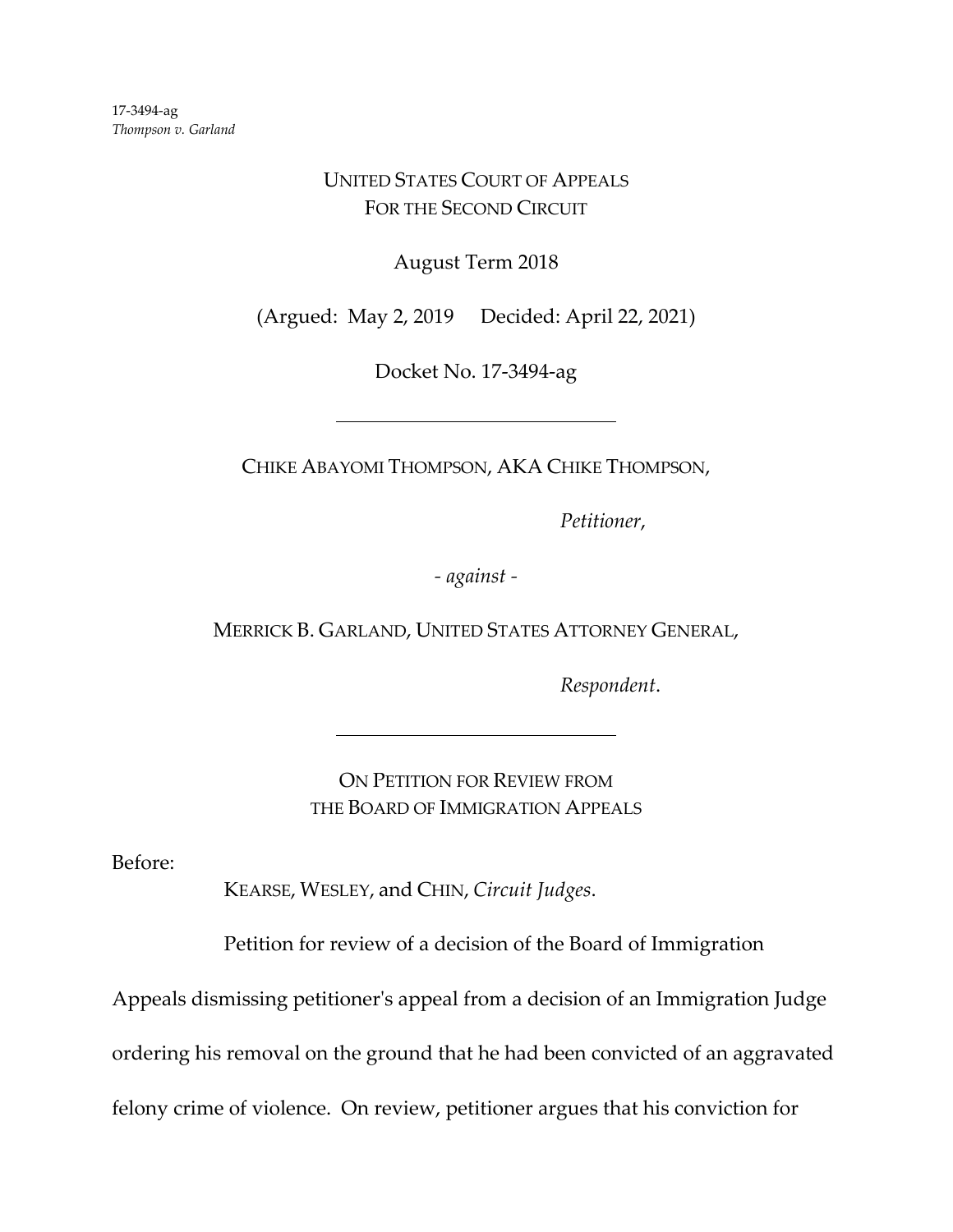second-degree assault under New York Penal Law § 120.05(1) is not a crime of violence as defined in 18 U.S.C. § 16(a).

PETITION DENIED.

Chike Abayomi Thompson, *pro se*, Brooklyn, New York, *for Petitioner*.

Song E. Park, Senior Litigation Counsel; Cindy S. Ferrier, Assistant Director; Civil Division, United States Department of Justice, Washington, D.C., *for Respondent.*

PER CURIAM:

Petitioner Chike Abayomi Thompson, a native and citizen of Jamaica, seeks review of a decision of the Board of Immigration Appeals ("BIA") dismissing his appeal of a decision of an Immigration Judge ("IJ") ordering his removal on the ground that he had been convicted of an aggravated felony crime of violence. *In re Chike Abayomi Thompson,* No. A 089 152 207, 2017 WL 6555156 (B.I.A. Oct. 12, 2017), *aff'g* No. A 089 152 207 (Immig. Ct. Batavia Mar. 1, 2017).

In December 2015, Thompson was convicted of the offense of assault in the second degree in violation of New York Penal Law ("NYPL") § 120.05(1). Removal proceedings were initiated in November 2016, and on March 1, 2017, an IJ denied Thompson's motion to terminate the removal proceedings. The IJ also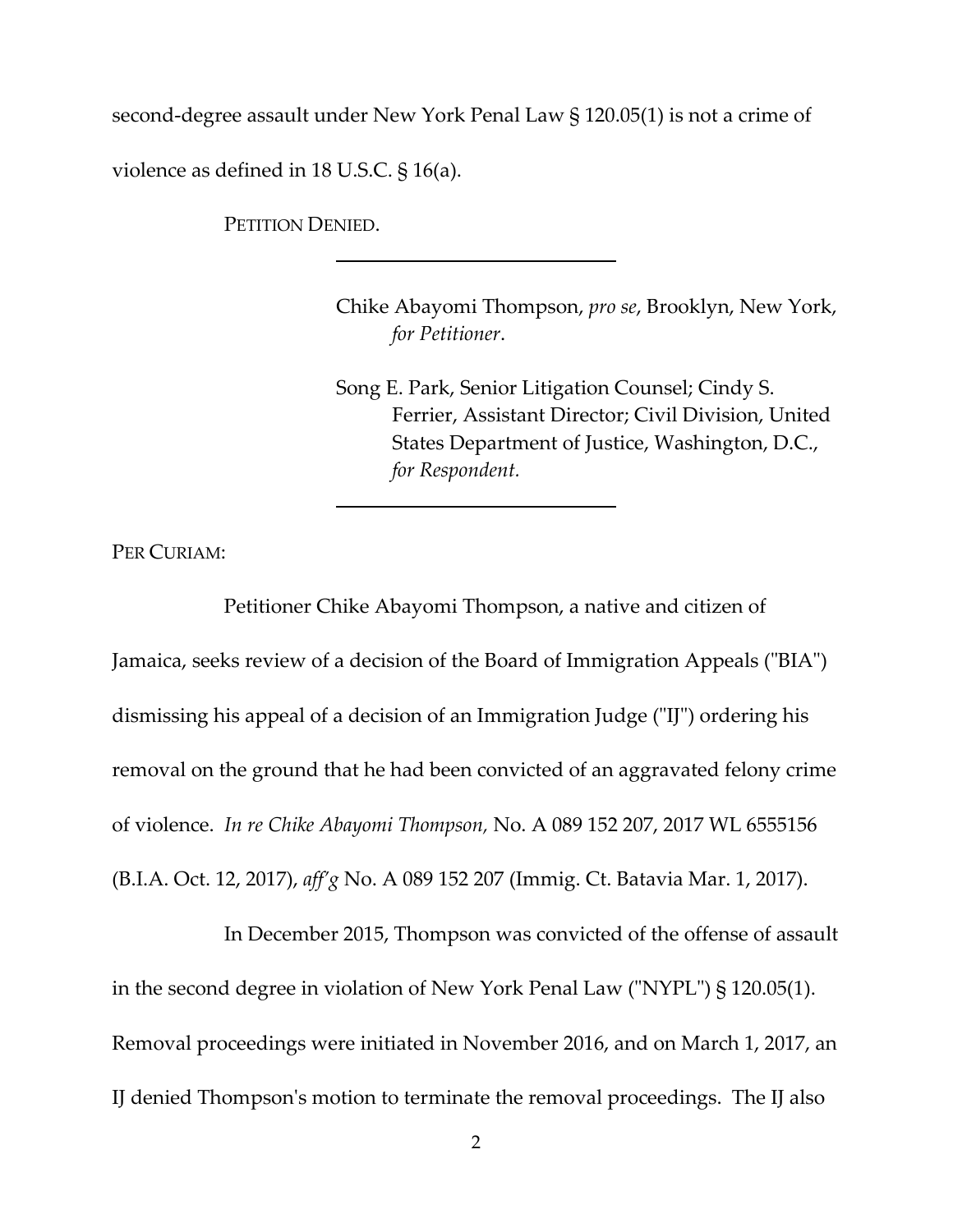ordered Thompson's removal under 8 U.S.C. § 1227(a)(2)(A)(iii) on the ground that his conviction for violating NYPL § 120.05(1) was an aggravated felony crime of violence under 8 U.S.C. § 1101(a)(43)(F), which defines "crime of violence" by reference to 18 U.S.C. § 16. On October 12, 2017, the BIA affirmed the IJ's decision and dismissed Thompson's appeal. This petition for review followed.[1](#page-2-0)

Our jurisdiction to review a final order of removal against an alien who was ordered removed because of an aggravated felony is limited to "constitutional claims or questions of law."  $8 \text{ U.S.C.}$   $\S 1252(a)(2)(C)$ , (D). Thompson raises a reviewable question of law: whether a conviction under NYPL § 120.05(1) is an aggravated felony crime of violence under 8 U.S.C. § 1101(a)(43)(F) and 18 U.S.C. § 16. The BIA's decision is the subject of our judicial review. *Yan Chen v. Gonzales*, 417 F.3d 268, 271 (2d Cir. 2005). We review the question of law *de novo*. *Pierre v. Holder*, 588 F.3d 767, 772 (2d Cir. 2009).

The sole issue before us is whether a conviction under NYPL  $\S$  120.05(1) is a crime of violence as defined in 18 U.S.C.  $\S$  16(a).<sup>2</sup> Section 16(a)

<span id="page-2-0"></span>We initially denied this petition on May 13, 2019, but then withdrew our decision and held this appeal pending a decision in *United States v. Scott*, No. 18-163.

<span id="page-2-1"></span>We need not determine whether NYPL § 120.05(1) is a crime of violence under 18 U.S.C. § 16(b) because the Supreme Court held that § 16(b) is void for vagueness. *See Sessions v. Dimaya*, 138 S. Ct. 1204, 1223 (2018).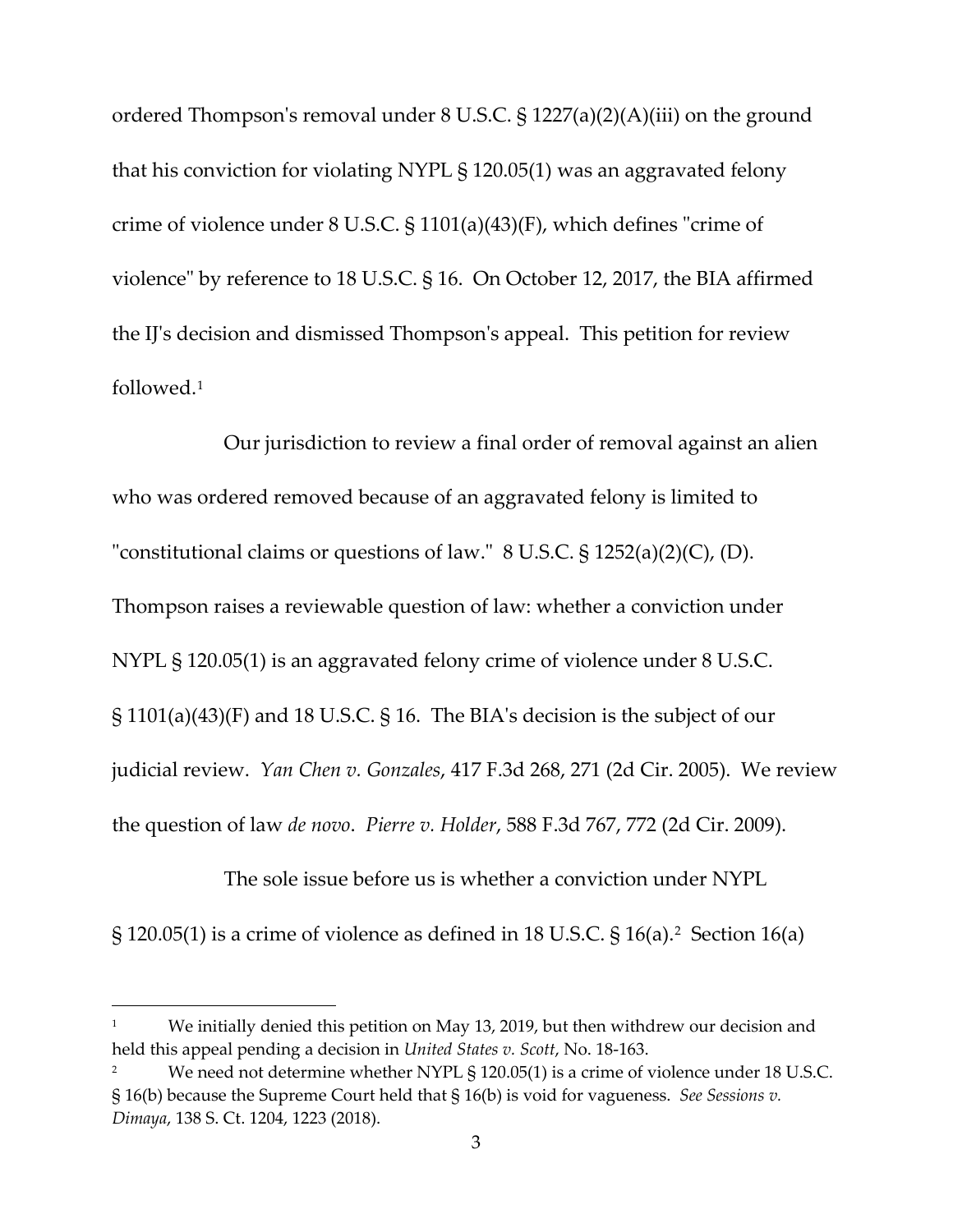defines "crime of violence" as "an offense that has as an element the use, attempted use, or threatened use of physical force against the person or property of another." 18 U.S.C. § 16(a). "Force is defined broadly as power, violence, or pressure directed against a person or thing." *Santana v. Holder*, 714 F.3d 140, 144 (2d Cir. 2013) (internal quotation marks omitted). Furthermore, the "use of physical force" refers to intentional -- rather than accidental -- force and "suggests a category of violent, active crimes." *Leocal v. Ashcroft*, 543 U.S. 1, 9-11 (2004); *see also Johnson v. United States*, 559 U.S. 133, 140 (2010) (holding that 18 U.S.C. § 924(e)'s nearly identical "physical force" clause "means *violent* force -- that is, force capable of causing physical pain or injury to another person").

To determine whether a state conviction is a crime of violence, we apply the categorical approach and look only to the elements of the state offense -- not the facts underlying the crime. *See Morris v. Holder*, 676 F.3d 309, 314 (2d Cir. 2012); *see also Mellouli v. Lynch*, 135 S. Ct. 1980, 1986 (2015). Where a statute such as NYPL § 120.05 "sets out one or more elements of the offense in the alternative," we use the modified categorical approach, which essentially applies the categorical approach only to the crime of conviction.[3](#page-3-0) *Descamps v. United* 

<span id="page-3-0"></span><sup>3</sup> While we have previously held that NYPL § 120.05(2), second-degree assault with a deadly weapon, is a crime of violence under section 16(a), *Singh v. Barr*, 939 F.3d 457, 464 (2d Cir. 2019), we have not yet addressed whether NYPL § 120.05(1) is also a crime of violence.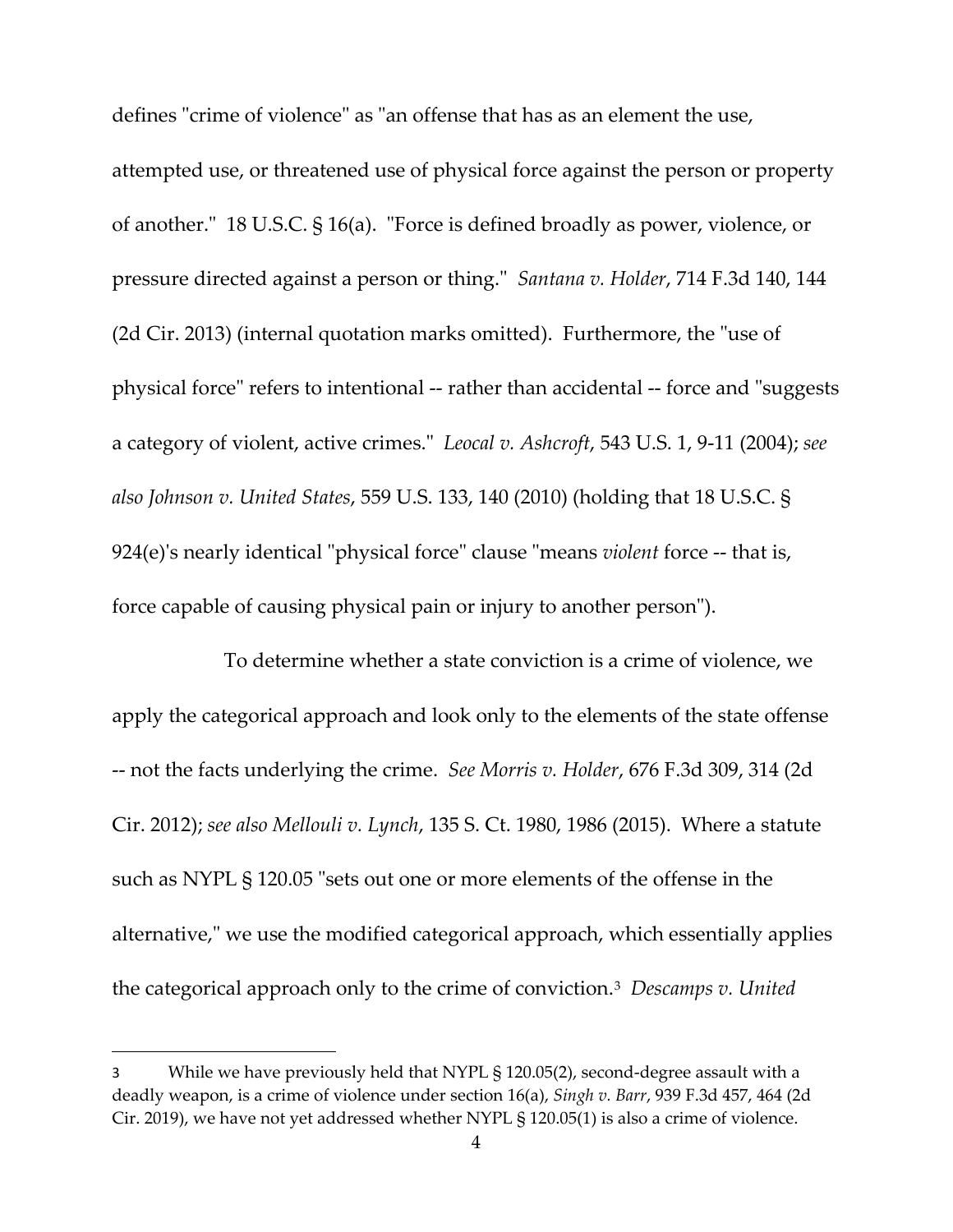*States*, 570 U.S. 254, 257 (2013). Under NYPL § 120.05(1), "[a] person is guilty of assault in the second degree when: . . . [w]ith intent to cause serious physical injury to another person, he causes such injury to such person or to a third person." In addition, New York defines "[s]erious physical injury" as "physical injury which creates a substantial risk of death, or which causes death or serious and protracted disfigurement, protracted impairment of health or protracted loss or impairment of the function of any bodily organ." NYPL § 10.00(10).

Thompson's conviction for second-degree assault, therefore, meets § 16(a)'s physical force requirement because NYPL § 120.05(1) requires that a defendant (1) cause a serious physical injury to another (2) with the intent to do so. *See* NYPL § 120.05(1); *see also United States v. Scott*, 990 F.3d 94, 100 (2d Cir. 2021) (en banc) (holding that New York first-degree manslaughter, which penalizes causing death with the intent to cause serious physical injury, includes the use of force as an element of the offense).

A person who causes serious physical injury with the intent to do so, in violation of NYPL § 120.05(1), necessarily uses physical force. *See United States v. Castleman*, 572 U.S. 157, 170 (2014) ("It is impossible to cause bodily injury without applying force in the common-law sense."); *id*. at 169 (reasoning that "the knowing or intentional causation of bodily injury necessarily involves the use of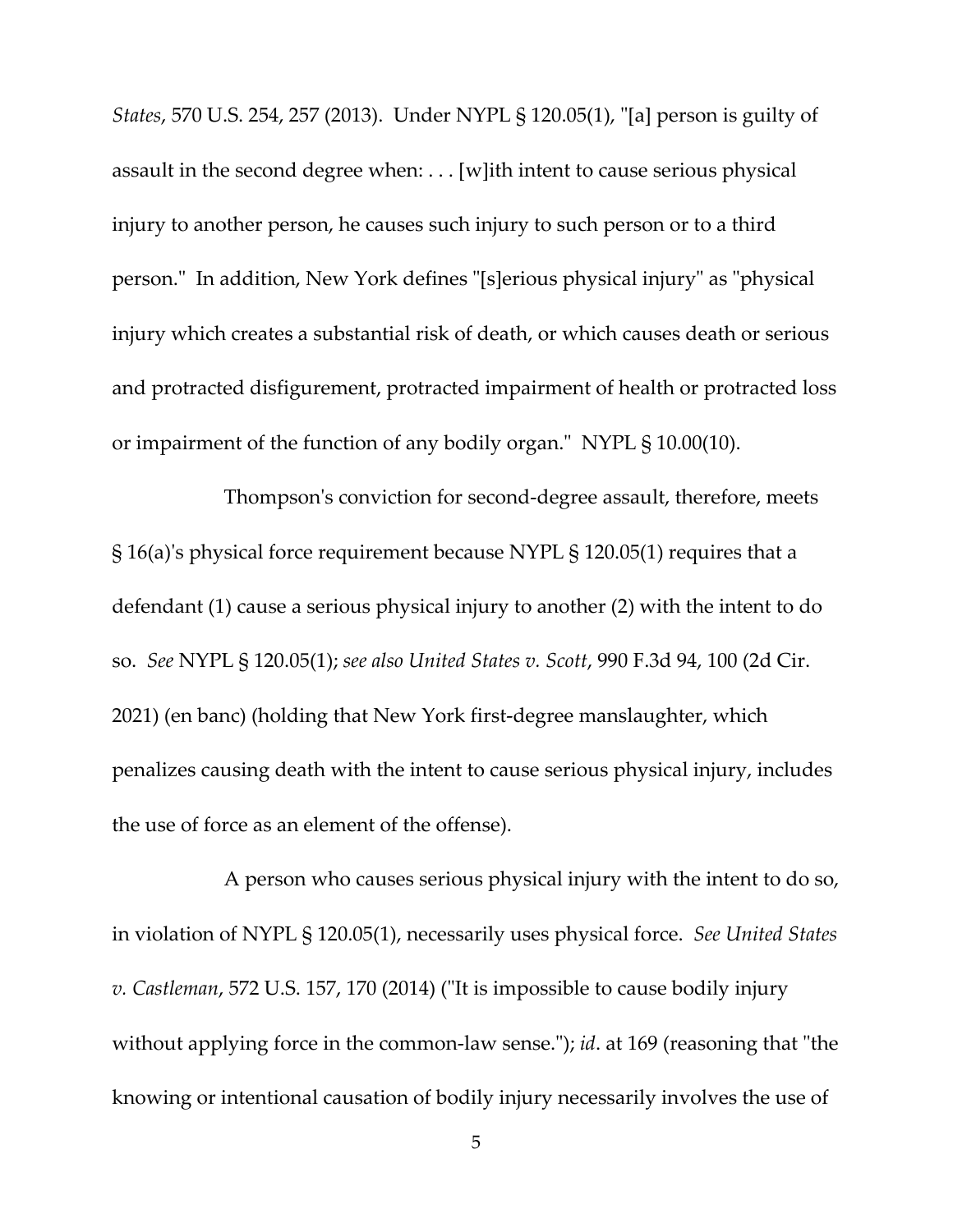physical force"). Moreover, force that causes "serious physical injury" under § 120.05(1) is "*violent* force -- that is, force capable of causing physical pain or injury to another person," *Johnson,* 559 U.S. at 140, because New York defines "serious physical injury" as "physical injury which creates a substantial risk of death, or which causes death or serious and protracted disfigurement, protracted impairment of health or protracted loss or impairment of the function of any bodily organ," NYPL § 10.00(10).

Finally, Thompson argues that NYPL § 120.05(1) is overbroad because it applies to conduct that does not involve the use or threatened use of physical force. For example, Thompson argues that NYPL § 120.05(1) would cover poisoning someone or placing a barrier in front of a car causing an accident. This argument is without merit, however, as we have held that "a use of physical force can encompass acts undertaken to cause physical harm, even when the harm occurs indirectly (as with poisoning)," *Villanueva v. United States*, 893 F.3d 123, 130 (2d Cir. 2018) (internal quotation marks omitted), or occurs because the defendant "initiat[ed] . . . a consequence that inflicts injury," *id.* at 129, as with placing a physical barrier in front of a car causing an accident. *See Castleman*, 572 U.S. at 170 ("[T]he common-law concept of 'force' encompasses even its indirect application."); *see also Scott*, 990 F.3d at 113 (holding that New